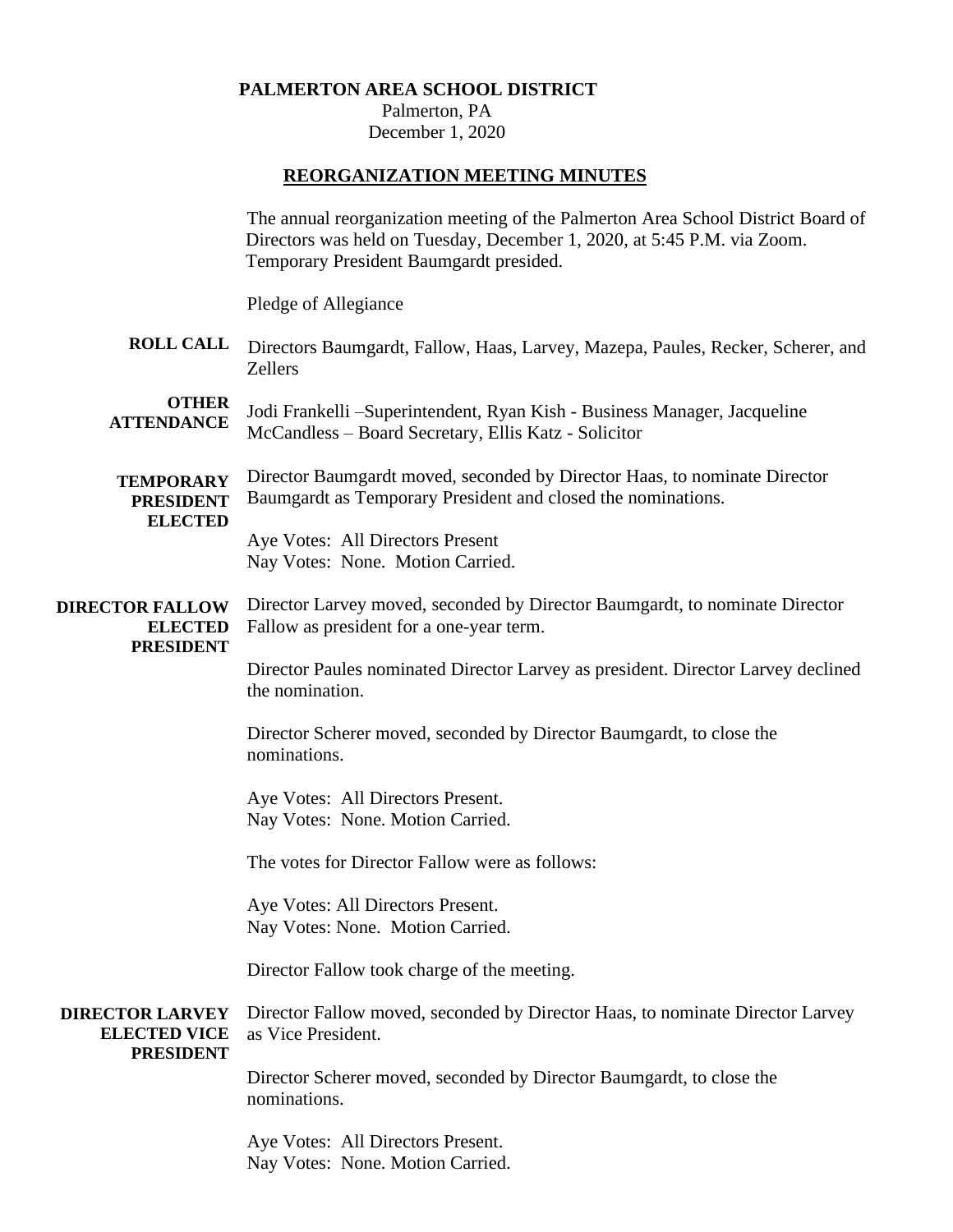The votes for Director Larvey were as follows:

Aye Votes: All Directors Present. Nay Votes: None. Motion Carried.

| <b>REPRESENATIVE</b><br><b>AND COMMITTEE</b><br><b>APPOINTMENTS</b> | PASD Board of Director Committee Appointments:<br>PSBA Liaison for one-year term – Director Zellers<br>Carbon Career and Technical Institute Alternate Representative to the Joint<br><b>Operating Committee – Director Paules</b>                          |
|---------------------------------------------------------------------|-------------------------------------------------------------------------------------------------------------------------------------------------------------------------------------------------------------------------------------------------------------|
| 2021 MEETING<br><b>CALENDAR</b><br><b>APPROVED</b>                  | Director Recker moved, seconded by Director Zellers, to approve the 2021 meeting<br>calendar as presented but amended the date of the May 18, 2021 board meeting to<br>May 19, 2021 and the date of the September 7, 2021 workshop to September 9,<br>2021. |
|                                                                     | Aye Votes: All Directors Present.<br>Nay Votes: None. Motion Carried.                                                                                                                                                                                       |
| <b>ADJOURNMENT</b>                                                  | Director Larvey moved, seconded by Director Recker, to adjourn the meeting at<br>6:11 P.M.                                                                                                                                                                  |
|                                                                     | Aye Votes: All Directors Present<br>Nay Votes: None. Motion Carried.                                                                                                                                                                                        |
|                                                                     | Respectfully submitted,                                                                                                                                                                                                                                     |
|                                                                     |                                                                                                                                                                                                                                                             |

Jacqueline McCandless Board Secretary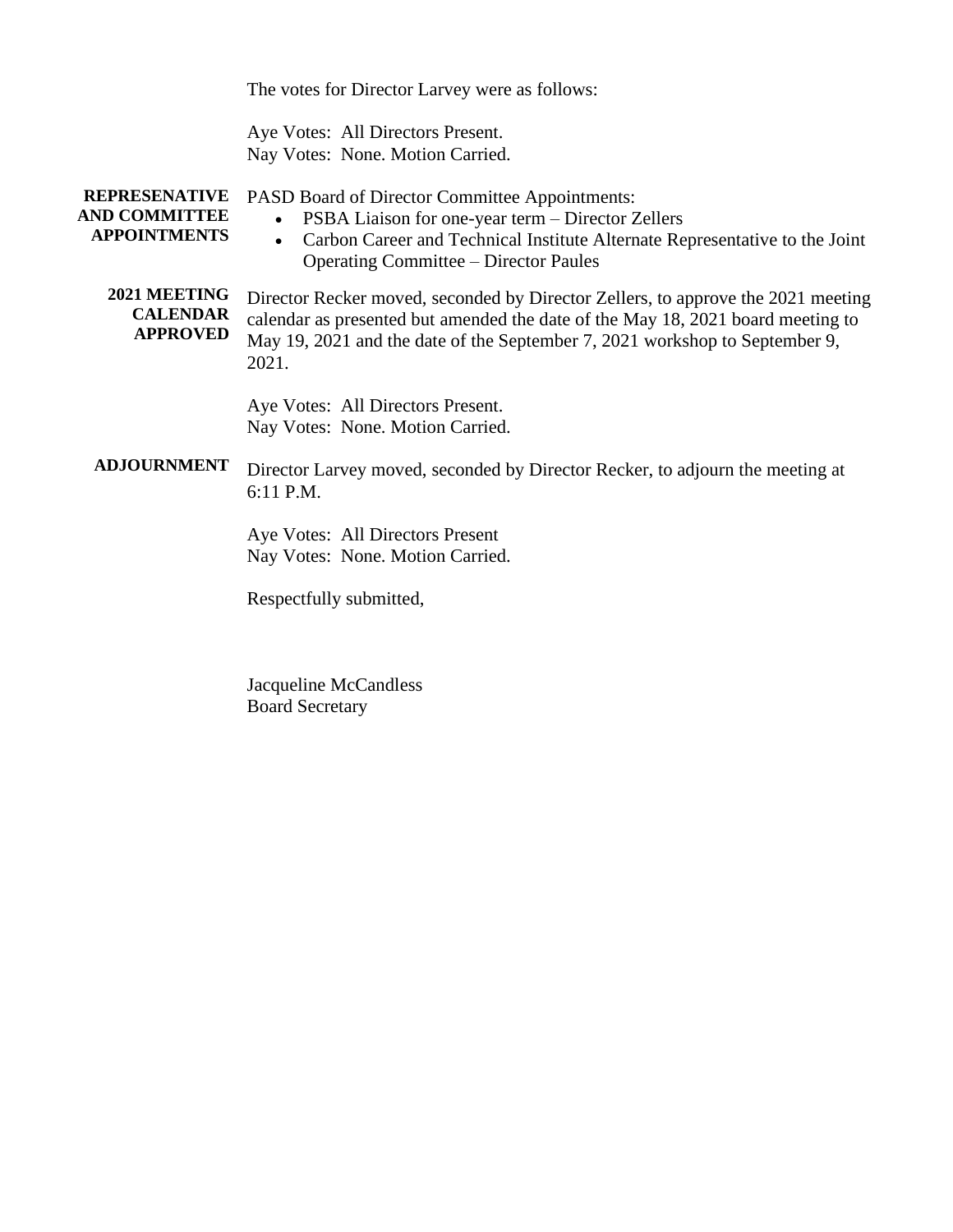### **PALMERTON AREA SCHOOL DISTRICT**

Palmerton, PA December 1, 2020

## **BOARD MEETING MINUTES**

The regular board meeting of the Palmerton Area School District Board of Directors was held on Tuesday, December 1, 2020, called to order at 6:11 P.M., immediately following the reorganization meeting via Zoom. President Fallow presided.

Pledge of Allegiance

**ROLL CALL** Present: Directors Baumgardt, Fallow, Haas, Larvey, Mazepa, Paules, Recker, Scherer and Zellers

**OTHER ATTENDANCE** Jodi Frankelli – Superintendent, Ryan Kish – Business Manager, Jacqueline McCandless – Board Secretary, Ellis Katz – Solicitor

## **BUSINESS MANAGER'S REPORT:**

- CCTI expected increase of \$31k for 2021-22 budget, LCCC decrease of \$2,068
- Window project restarting, McClure Engineering expected to present in January
- Meal service distribution during remote learning will be Tuesdays and Thursdays at the high school and Towamensing buildings. Need to sign up online.

## **OLD BUSINESS:**

• Director Haas asked if we have a student/family questionnaire for families returning out of state. Mr. Porembo stated there is a daily form including temperature and travel questions. Dr. Frankelli said it is in the Health and Safety Plan and sports is aligned with this as well.

**CONSENT AGENDA APPROVED** Director Baumgardt moved, seconded by Director Recker, to approve the attached consent agenda.

> Aye Votes: All Directors Present Nay Votes: None. Motion Carried.

## **CONSENT AGENDA:**

| <b>BOARD</b><br><b>MINUTES</b>               | Approved the November 17, 2020 Board Meeting Minutes                                    |
|----------------------------------------------|-----------------------------------------------------------------------------------------|
| <b>RELEASE OF</b>                            | Authorized the Superintendent and Business Manager to make and release payments for the |
| <b>PAYMENTS</b>                              | remaining December Accounts Payable                                                     |
| <b>COACH</b>                                 | Accepted the resignation of Steven Semmel as assistant coach for track and field team   |
| <b>RESIGNATION</b>                           | effective November 19. 2020                                                             |
| <b>TUITION</b><br><b>REIMBURSE-</b><br>MENTS | Approved the attached tuition reimbursements                                            |